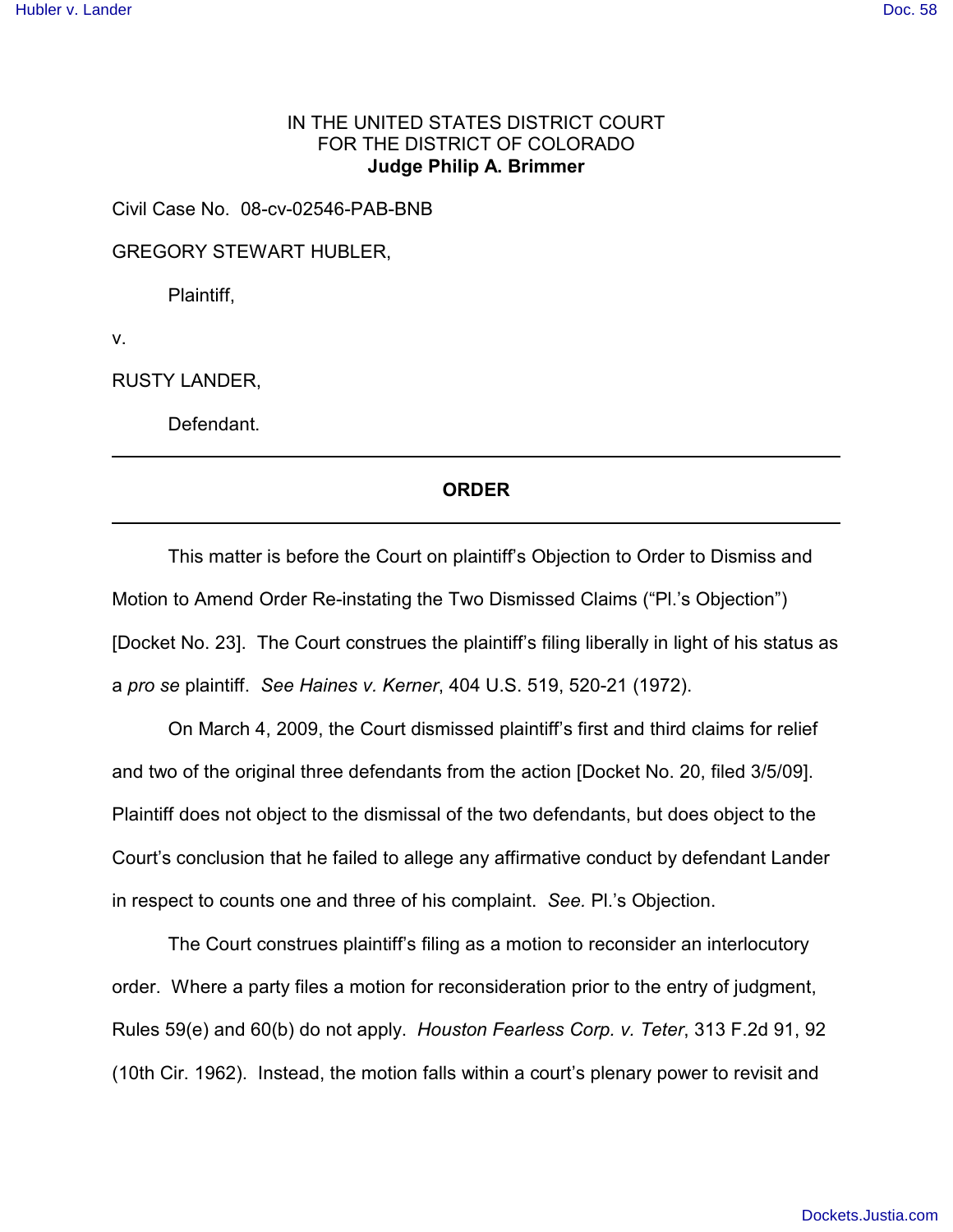amend interlocutory orders as justice requires. *See Paramount Pictures Corp. v. Thompson Theatres, Inc.*, 621 F.2d 1088, 1090 (10th Cir. 1980) (citing Fed. R. Civ. P. 54(b)); *see also Houston Fearless Corp.*, 313 F.2d at 92. The Tenth Circuit at times has applied the law of the case doctrine to interlocutory orders. *See Major v. Benton*, 647 F.2d 110, 112 (10th Cir. 1981). However, the Tenth Circuit also has suggested that the law of the case doctrine has limited application to a court's reconsideration of its own orders prior to entry of judgment in a case. *See Been v. O.K. Indus., Inc.*, 495 F.3d 1217, 1225 (10th Cir. 2007). In order to avoid the inefficiency which would attend the repeated re-adjudication of interlocutory orders, judges in this District have imposed limits on their broad discretion to revisit interlocutory orders. Although not necessarily required to do so, these judges circumscribe that discretion by incorporating one of the analyses discussed above. *See, e.g.*, *Montano v. Chao*, No. 07-cv-00735-EWN-KMT, 2008 WL 4427087, at \*5-6 (D. Colo. Sept. 28, 2008) (applying Rule 60(b) analysis to the reconsideration of interlocutory order); *United Fire & Cas. Co. v. McCrerey & Roberts Constr. Co.*, No. 06-cv-00037-WYD-CBS, 2007 WL 1306484, at \*1-2 (D. Colo. May 3, 2007) (applying Rule 59(e) standard to the reconsideration of the Duty-to-Defend Order); *M.M. v. Zavaras*, 939 F. Supp. 799, 801 (D. Colo. 1996) (applying law of the case doctrine to motion for reconsideration of interlocutory order). Regardless of the analysis applied, plaintiff has not identified any basis for the Court to alter that order.

Plaintiff merely contends that both claims include allegations that defendant Lander personally participated in the alleged misconduct. They do not, as noted in the

2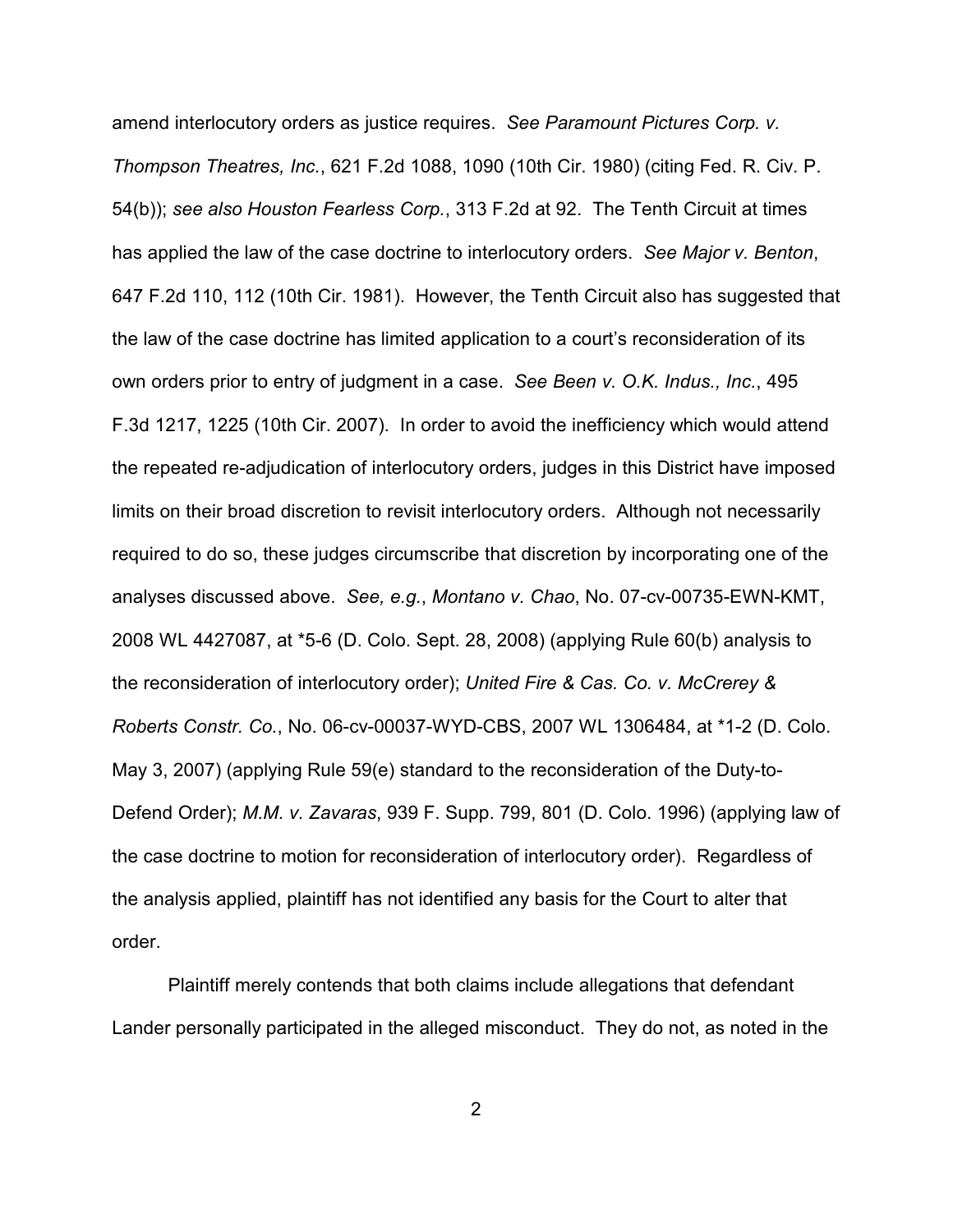Court's order of dismissal [Docket No. 20]. Only count two, which is still pending in this matter, includes specific allegations regarding defendant Lander's conduct.

 Moreover, plaintiff was granted the opportunity to amend his complaint within 30 days of January 16, 2009 ("January 16 Order") [Docket No. 16]. Despite the fact that the January 16 Order focused on plaintiff's failure to plead a connection between the two dismissed defendants and the claimed misconduct, plaintiff had notice that the "'complaint must explain what each defendant did to him or her; when the defendant did it; how the defendant's action harmed him or her; and, what specific legal right the plaintiff believes the defendant violated.'" January 16 Order [Docket No. 16] at 3 (quoting *Nasious v. Two Unknown B.I.C.E. Agents*, 492 F.3d 1158, 1163 (10th Cir. 2007)). Plaintiff did not take the opportunity to amend his complaint.

And, in raising his objections to the dismissal of counts one and two, he provides no argument justifying allowance being granted now. Allowing the plaintiff to amend his complaint in order to incorporate the sparse assertions of personal participation by defendant Lander and the allegedly unconstitutional conduct described in counts one and three would be futile. The allegations "do not permit the court to infer more than the mere possibility of misconduct." *Ashcroft v. Iqbal*, 129 S. Ct. 1937, 1950 (2009). As such, an amended complaint would merely allege, but fail to show, that plaintiff is entitled to relief. *Id*. at 1950.

## Accordingly, it is

**ORDERED** that plaintiff's objection to the order dismissing counts one and three of his complaint [Docket No. 23] is DENIED.

3